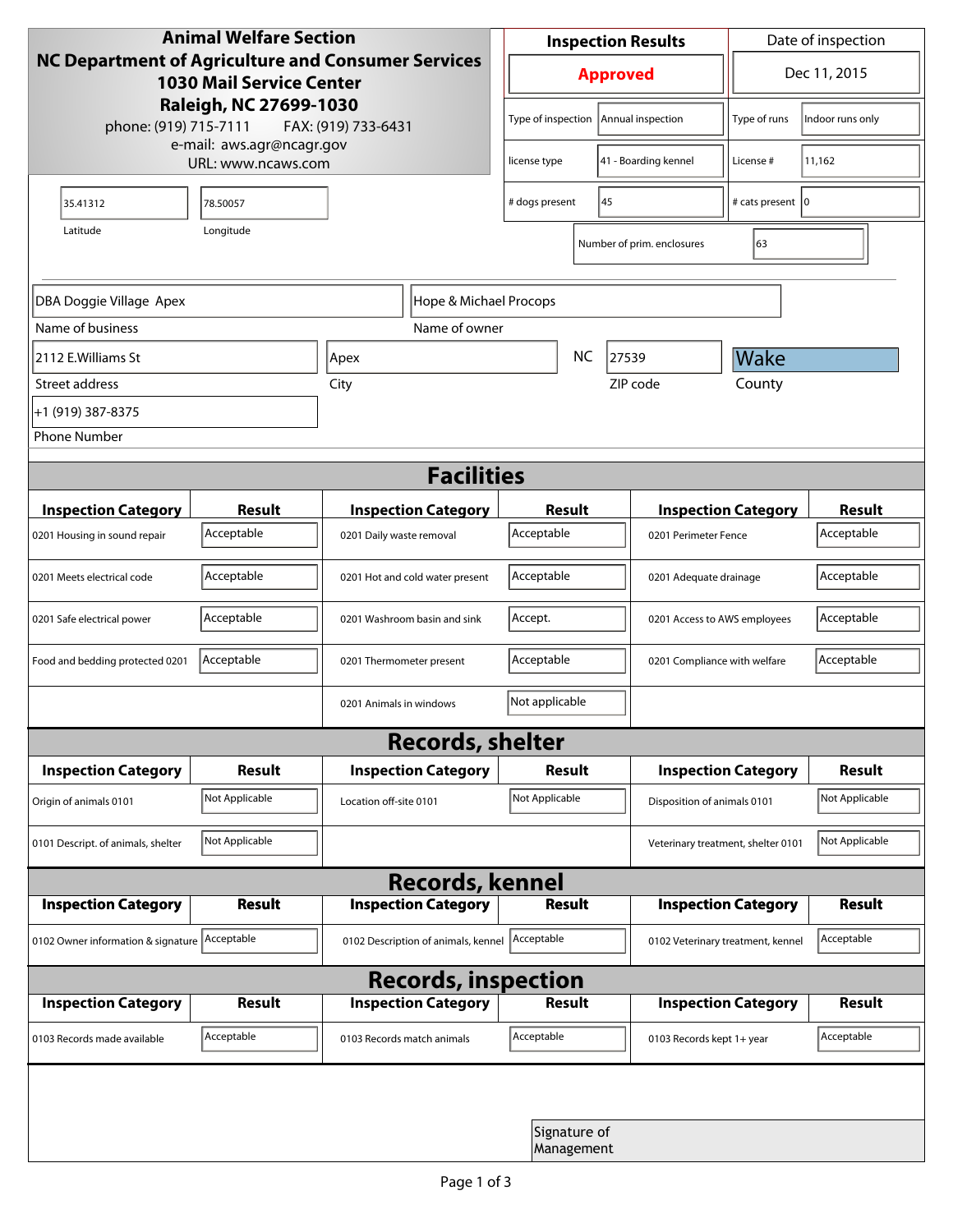| <b>Animal Welfare Section, NCDA&amp;CS</b>                  |                                                              |                                    | <b>Inspection Results</b> |                                     | Date of inspection |                |  |  |  |
|-------------------------------------------------------------|--------------------------------------------------------------|------------------------------------|---------------------------|-------------------------------------|--------------------|----------------|--|--|--|
| Inspection Report, continued                                |                                                              |                                    | <b>Approved</b>           |                                     | Dec 11, 2015       |                |  |  |  |
|                                                             |                                                              |                                    |                           |                                     |                    |                |  |  |  |
|                                                             | DBA Doggie Village Apex<br><b>Hope &amp; Michael Procops</b> |                                    |                           | Apex                                |                    |                |  |  |  |
| <b>Indoor facilities</b>                                    |                                                              |                                    |                           |                                     |                    |                |  |  |  |
| <b>Inspection Category</b>                                  | Result                                                       | <b>Inspection Category</b>         | Result                    | <b>Inspection Category</b>          |                    | Result         |  |  |  |
| 0202 Ambient temperature, indoor                            | Acceptable                                                   | 0202 Ventilation, indoor           | Acceptable                | Acceptable<br>0202 Lighting, indoor |                    |                |  |  |  |
| 0202 Imperv./Sanitary surf., indoor                         | Acceptable                                                   | 0202 Drainage, indoor              | Acceptable                |                                     |                    |                |  |  |  |
| <b>Outdoor facilities</b>                                   |                                                              |                                    |                           |                                     |                    |                |  |  |  |
| <b>Inspection Category</b>                                  | Result                                                       | <b>Inspection Category</b>         | Result                    | <b>Inspection Category</b>          |                    | Result         |  |  |  |
| 0203 Impervious surfaces, outdoor                           | Not Applicable                                               | 0203 Housing, 1 per animal         | Not Applicable            | 0203 Protection from elements       |                    | Not Applicable |  |  |  |
| 0203 Owner advised, outdoor                                 | Not Applicable                                               | 0203 Drainage, outdoor             | Not Applicable            |                                     |                    |                |  |  |  |
| <b>Primary enclosures</b>                                   |                                                              |                                    |                           |                                     |                    |                |  |  |  |
| <b>Inspection Category</b>                                  | Result                                                       | <b>Inspection Category</b>         | Result                    | <b>Inspection Category</b>          |                    | Result         |  |  |  |
| 0204 Drainage prev. cross contam.                           | Acceptable                                                   | 0204 Fence height >= 5 feet        | Acceptable                | 0204 1:10 ratio, person: human      |                    | Acceptable     |  |  |  |
| 0204 Surf. impervious to moisture                           | Acceptable                                                   | 0204 Enclosure is escape proof     | Acceptable                | 0204 Cats, $>=$ 4 sq. ft. / adult   |                    | Acceptable     |  |  |  |
| 0204 Prevent contact with wood                              | Acceptable                                                   | 0204 Solid resting surface         | Acceptable                | 0204 Cats, $<= 12$ / enclosure      |                    | Acceptable     |  |  |  |
| 0204 Enclosures in sound repair                             | Acceptable                                                   | 0204 Cats, raised resting surface  | Acceptable                | 0204 Cats, 1 litter pan / 3 adults  |                    | Acceptable     |  |  |  |
| 0204 Size of enclosure                                      | Acceptable                                                   | 0204 Dogs, supervision if > 4      | Acceptable                |                                     |                    |                |  |  |  |
|                                                             |                                                              | <b>Feeding</b>                     |                           |                                     |                    |                |  |  |  |
| <b>Inspection Category</b>                                  | <b>Result</b>                                                | <b>Inspection Category</b>         | Result                    | <b>Inspection Category</b>          |                    | <b>Result</b>  |  |  |  |
| 0205 Feeding, 1x / day, adult                               | Acceptable                                                   | 0205 Feeding, 1 bowl / adult       | Acceptable                | 0205 Feeding, commercial food       |                    | Acceptable     |  |  |  |
| 0205 Feeding, bowl in good repair                           | Acceptable                                                   | 0205 Feeding, quality food         | Acceptable                | 0205 Feeding, bowl is protected     |                    | Acceptable     |  |  |  |
| 0205 Feeding, 2x / day, young                               | Acceptable                                                   |                                    |                           |                                     |                    |                |  |  |  |
| <b>Watering</b>                                             |                                                              |                                    |                           |                                     |                    |                |  |  |  |
| <b>Inspection Category</b>                                  | <b>Result</b>                                                | <b>Inspection Category</b>         | <b>Result</b>             |                                     |                    |                |  |  |  |
| 0206 Watering, continuous access                            | Acceptable                                                   | 0206 Watering, bowl in good repair | Acceptable                |                                     |                    |                |  |  |  |
| <b>Sanitation/Employees/Classification &amp; Separation</b> |                                                              |                                    |                           |                                     |                    |                |  |  |  |
| <b>Inspection Category</b>                                  | <b>Result</b>                                                | <b>Inspection Category</b>         | Result                    | <b>Inspection Category</b>          |                    | <b>Result</b>  |  |  |  |
| 0207 Waste removal 2x / day                                 | Acceptable                                                   | 0207 Grounds overgrown             | Acceptable                | 0207 Young given social interact.   |                    | Not Applicable |  |  |  |
| 0207 Animals removed while clean                            | Acceptable                                                   | 0207 Pest Control                  | Acceptable                | 0207 Species separated              |                    | Acceptable     |  |  |  |
| Signature of<br>Management                                  |                                                              |                                    |                           |                                     |                    |                |  |  |  |